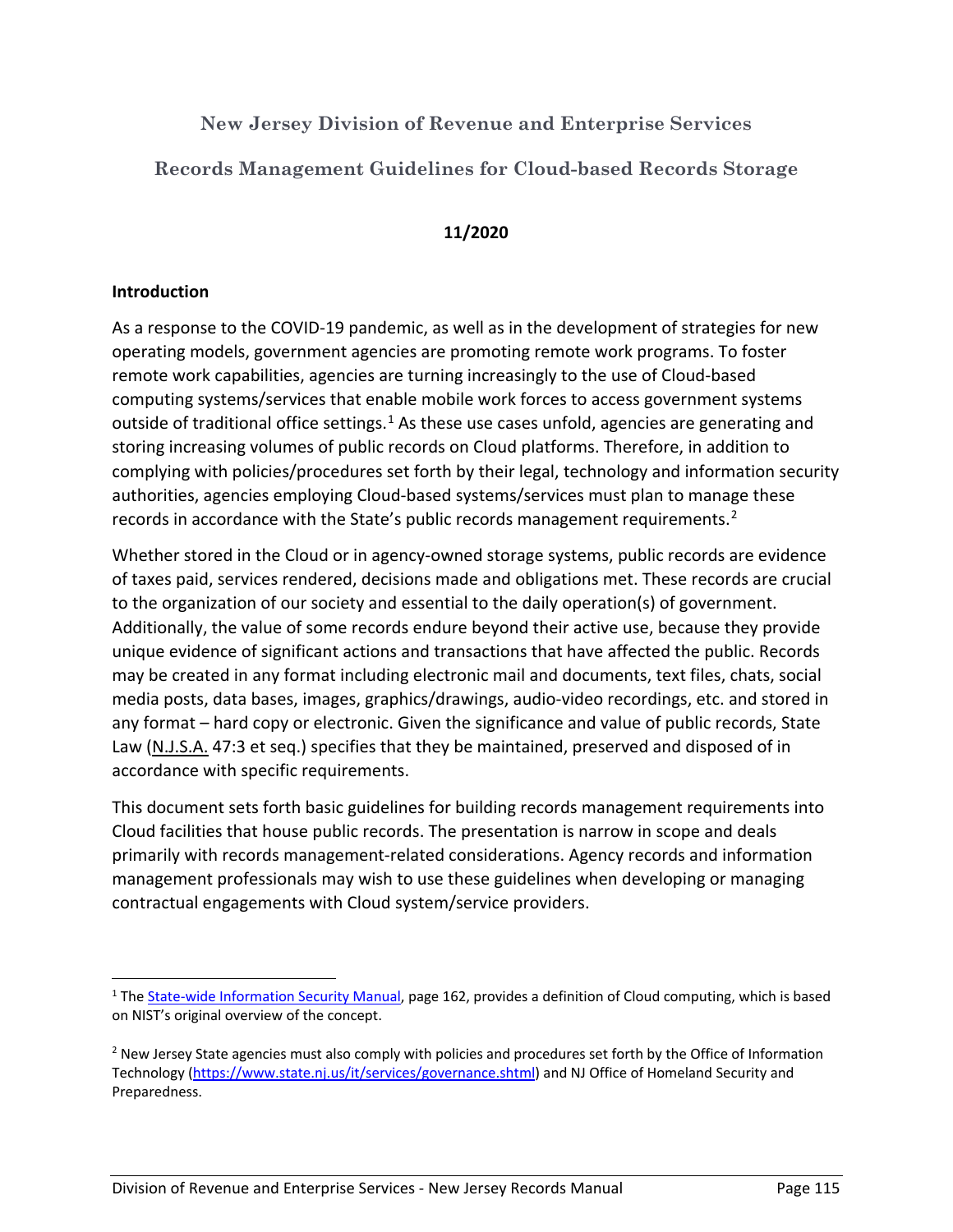It is important to note that the development, maintenance and/or procurement of Cloud-based systems/services is a complex process involving multiple disciplines. Therefore, when seeking to apply these guidelines, records and information management professionals should work across disciplinary lines. Several key disciplines with a stake in this practice space include:

- Procurement professionals
- Internal auditors
- Legal advisors
- Information technology staff (for example, Chief Technology and Chief Information Officers)
- Information/internal security staff
- Agency managers
- Records management liaisons
- Risk management professionals

#### **Key Contacts**

The contact for the records management topics covered below is the New Jersey Division of Revenue and Enterprise Services' Records Management Services Unit (RMS): 609-777-1020 or 609-292-8711. Guidance on preservation of permanent and historical records can be obtained from the State Archives: 609-633-8304 or 609-292-6260

#### **Guidelines**

**1. Make it clear to the contractor that agency records stored in the Cloud facility are public records and, as such, belong to the agency.** 

Following is sample of language that articulates this requirement. Consult with your procurement team and legal advisors about the use of ownership provisions in notifications to vendors, RFPs and contracts.

Records created, received, retained, retrieved or transmitted under the terms of this contract may constitute public records as defined by N.J.S.A. 47.3-16, and are legal property of <agency name>. The vendor(s) named in this contract must agree to administer and dispose of such records in compliance with the State's public records laws and associated administrative rules.

<Agency> has identified the following as public records under this contract, subject to the above-cited provision:

<List all public records by series title and number as set forth in the agency's record retention schedule approved by the State Records Committee. \*\*(See approved New Jersey State, County and Local records retention schedules.)>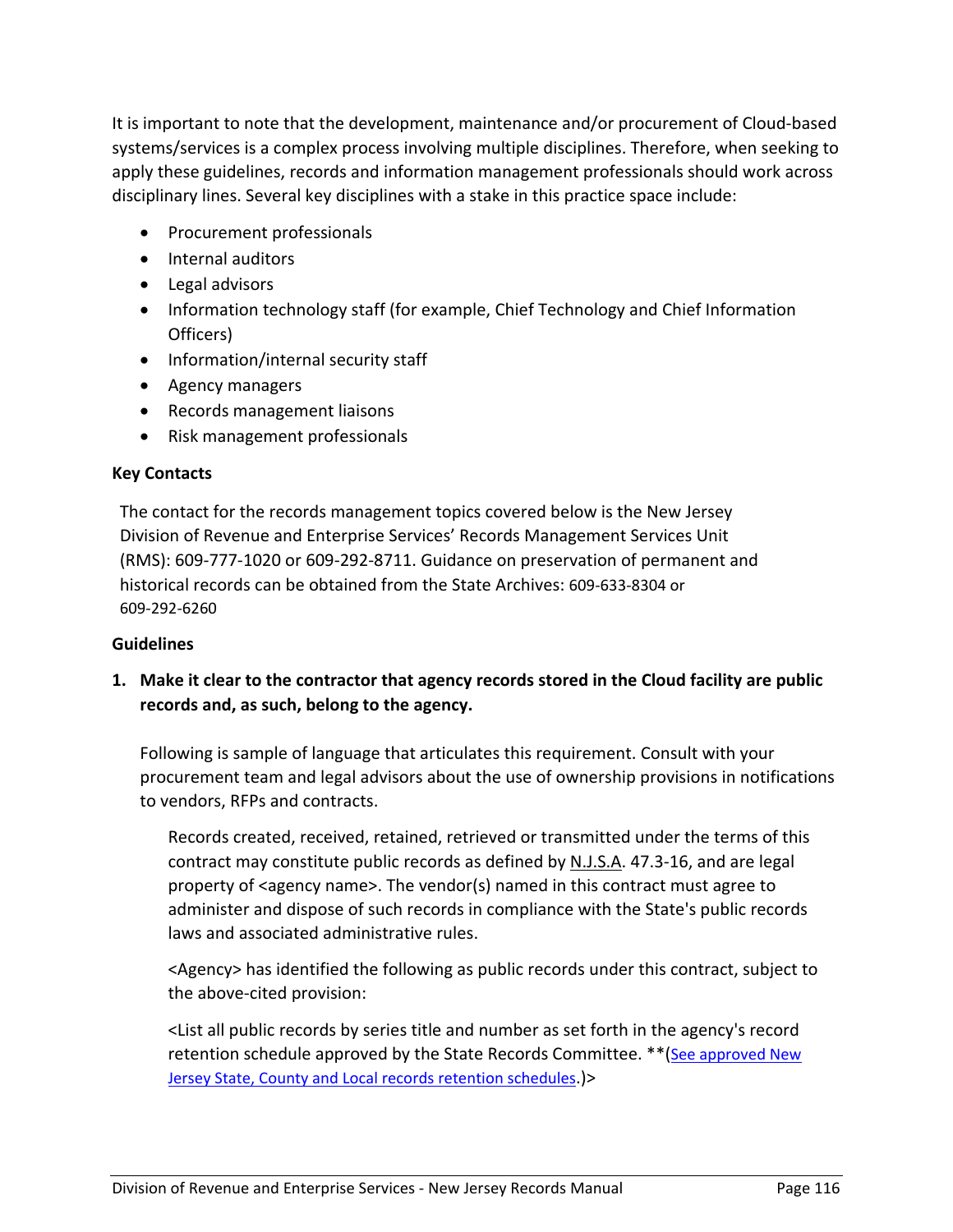Although <agency name> has used its best efforts to identify all records which qualify as public records under this contract, <agency name> reserves the right to amend the above list from time to time as warranted.

# 2. **Ensure that Cloud storage facilities allow the agency to classify stored records in accordance with approved State/County/Local records retention schedules.**

This can be somewhat complicated. Cloud facilities store a wide variety of records using various file formats including electronic mail, electronic documents (for instance, word processing and spreadsheet formats), presentations, social media posts, chats/text messages, audio-visual sessions and databases. In many cases, a direct mapping of Cloud storage content to records series will prove challenging. This has been the case historically for electronic mail and databases.

For concepts on electronic mail retention scheduling see the State Records Manual and the Municipal General Schedule M100000/0013, item 0800-0000 - 0800-0001. For additional concepts on how to approach retention scheduling of electronic mail, databases and unstructured content see the State General Schedule G100000/011, items 2200-0000 – 2216- 0000. Contact RMS for guidance on electronic records management.

# **3. Require the use of controls that prevent unauthorized access, manipulation, distribution, defacement and/or destruction of records stored in the Cloud facility.**

These controls center on the information security regime(s) employed by the Cloud service provider and include elements like user identification and log-in protocols with dual-factor authentication, role-based access control, data encryption, network and application firewalls, anti-malware software, intrusion detection/prevention processes, system monitoring, security event escalation/management and more.

Typically, your information technology, information security and information disclosure officers will be most knowledgeable in this area and will be able to articulate the specific requirements. For instance, your agency may seek to comply with general information security frameworks such as those set forth by the International Standards Organization (ISO 27001/27002) and National Institute of Standards and Technology (NIST 800-53). Your agency may also be subject to specific content-oriented regimes such as those associated with the Health Insurance Portability and Accountability Act (HIPAA), Criminal Justice Information Services (CJIS) requirements and Internal Revenue Service SafeGuards program.

Information and records managers may wish to focus in particular on two key compliance regimes for Cloud system/service providers: System and Organizational (SOC) 2 reports from the American Institute of Certified Public Accountants; and the Federal Risk and Authorization Management Program (FedRAMP), which incorporates NIST 800-53 security controls.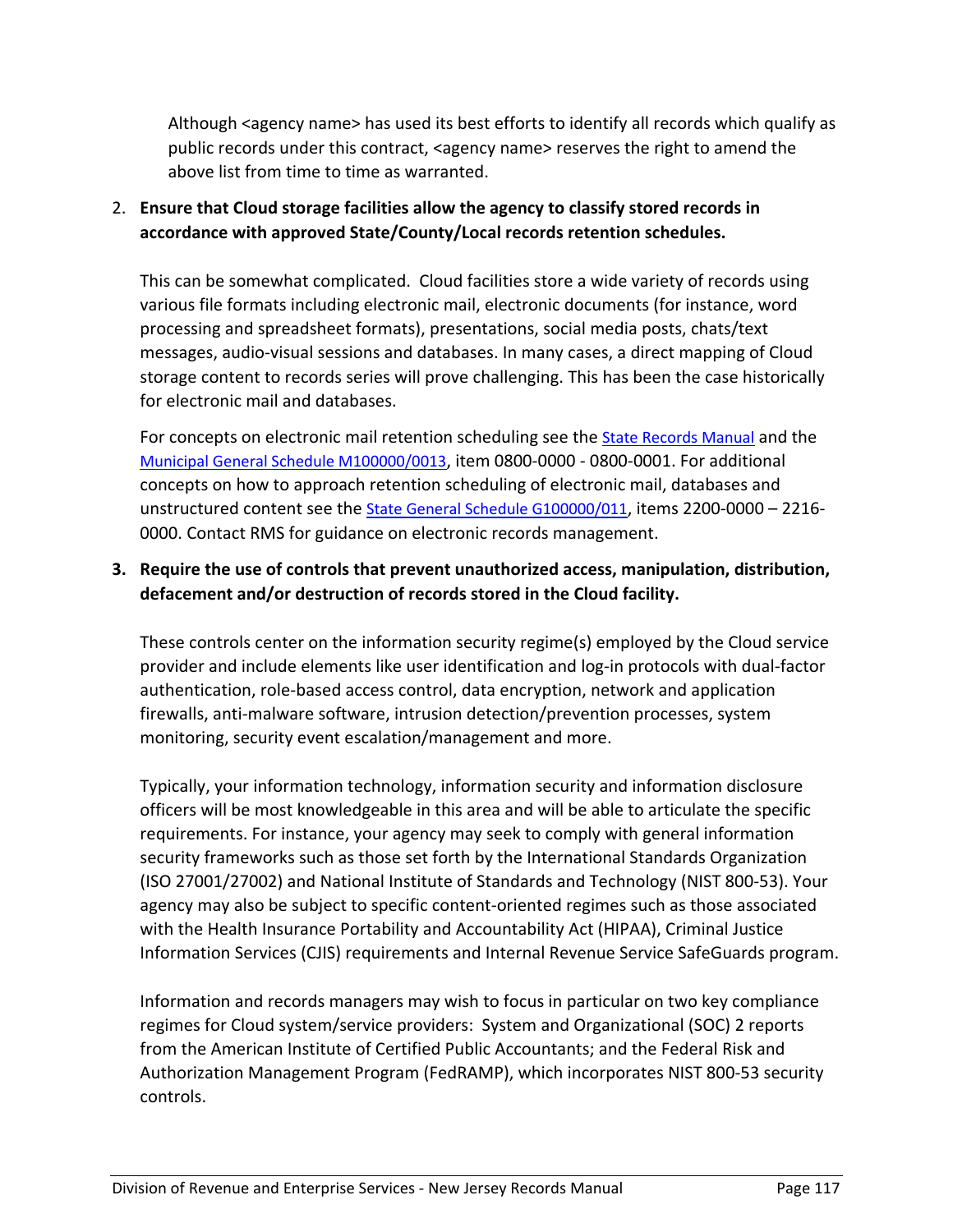The State of New Jersey's State Information Security Manual is an excellent source of information on security controls for the Cloud and for information systems in general. The Manual sets forth information security requirements for New Jersey's Executive Branch and has a section dedicated to Cloud security and it references compliance regimes and benchmarks such as FedRAMP and Cloud Security Alliance's Cloud Controls Matrix.

### **4. Be aware of storage location restrictions.**

In many cases there will be restrictions about where Cloud-based records may be stored. Commonly, there are requirements to ensure that records **are not** stored in foreign jurisdictions and there may also be concerns about being subject to the laws of other states. Check with your legal advisors for guidance on location restrictions.

**5. Provide for life-cycle management of records stored in the Cloud – that is, management of the records from receipt, creation, storage, use and dissemination to authorized disposition (destruction or transfer to another records repository).** 

Cloud-based records must be available and readable throughout their life cycles. In this regard, life-cycle management should include the preservation of meta-data that documents the content, structure (format) and context of stored records. The National Archives and Records Services' (NARA) guidance on metadata for the transfer of permanent electronic records illustrates the type of meta-data that could also be specified for general Cloud-based storage. NARA's minimum elements are: identifier or file name; record ID or unique record identifier assigned by the agency; title or name given to the record; description of the contents of the file/record; creator of the record; creation date; and rights/restrictions – any access/use restrictions associated with privacy and confidentiality and/or intellectual ownership.

### 6. **Prohibit the contractor from deleting/destroying Cloud-based records unless the agency specifically directs the action.**

Before directing a records destruction action, the agency must obtain approval pursuant to State law (N.J.S.A. 47:3 et seq.). Contact RMS for guidance on authorized records destruction.

For authorized destruction actions, require the contractor to securely delete/destroy all records from the Cloud platform, including back-up records. This involves obliterating records or otherwise rendering them permanently inaccessible and unreadable.

Note that while the guidance in this area focuses on preventing the unauthorized deletion/destruction of public records, the agency should endeavor to apply records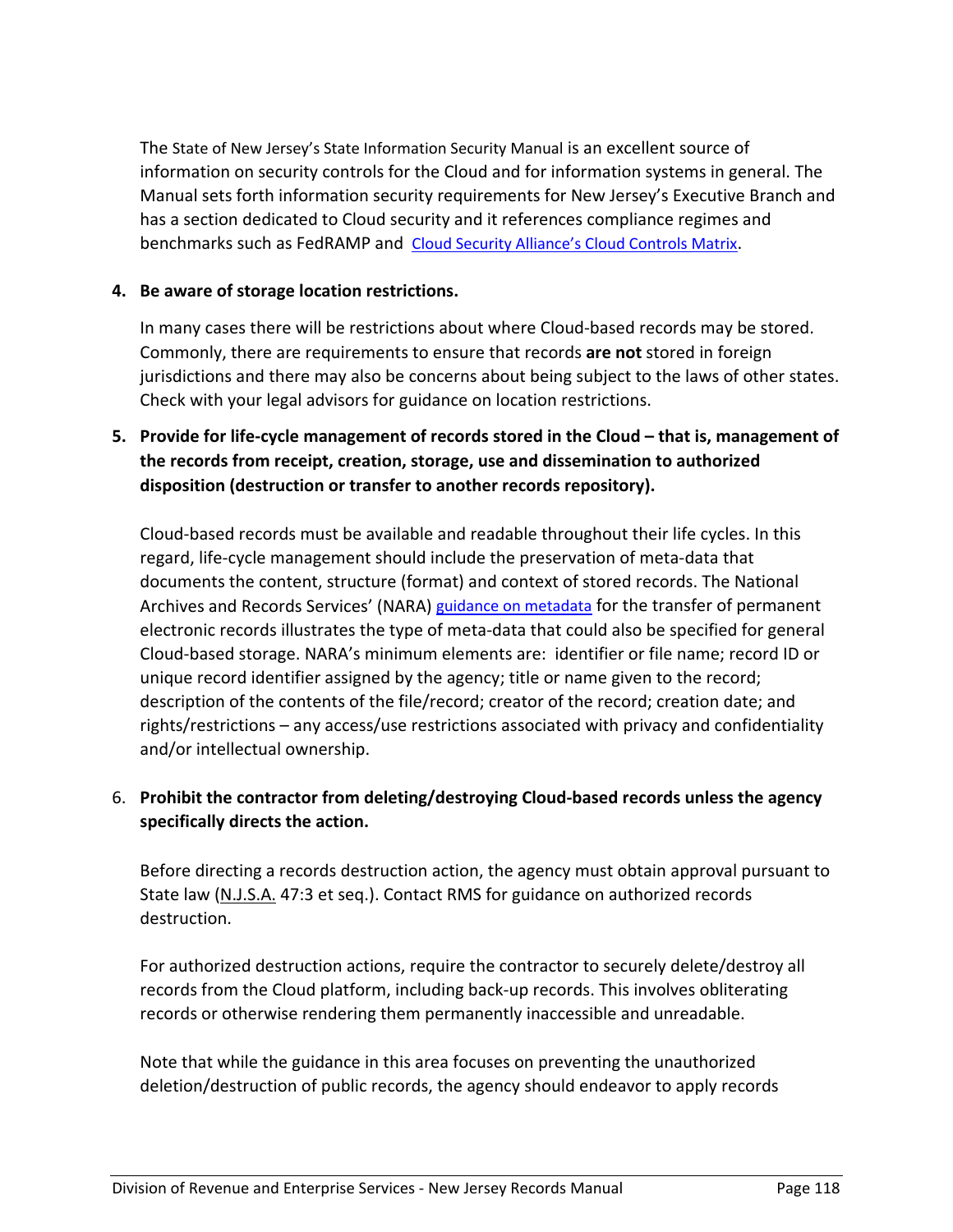retention schedules to Cloud-based records and regularly dispose of records that are eligible for disposition. Failure to do so leads to over-retention and exposes the agency to risks of increased storage costs and costs associated with retrieving and producing records that might otherwise have been disposed of legally.

### **7. Institute data/content management protections.**

These protections complement life-cycle records management and retention/disposition controls. They include: back-up/restore services to guard against the loss of records due to system malfunctions and/or errors; business continuity processes that assure continued operations following outages that affect storage facilities; and disaster recovery regimes that allow for full recovery of facilities and data/content affected by disruptive events within specified timeframes.

### **8. To the maximum extent possible, use non-proprietary and/or widely used (de-facto standard) file formats for Cloud records storage.**

Seek to employ file formats that are non-proprietary or widely used and documented. This will facilitate the transfer of records from one computer platform to another with minimal programming effort. It will also provide for flexibility when it becomes necessary to switch Cloud service providers and/or when the agency wishes to transfer records to alternate repositories such as data warehouses or long-term research facilities. Further, use of nonproprietary and widely used/documented formats bolsters records preservation and facilitates migration of records from one format to another as technologies change.

The National Archives and Records Services' (NARA) format guidance (Appendix A: Tables of File Formats) for the transfer of permanent electronic records illustrates some of the file types that could also be specified for general Cloud-based storage. The preferred and acceptable formats cover a wide range of record types including computer aided design files, structured data, email, scanned text (document) images, digital video, audio and moving images, textual data and web records.

### **9. Employ documented change management for Cloud-based records. Require contractors to document any changes in format or programming that affect the access and use of stored records.**

The availability of change documentation supports the ability of agencies to transfer records from one platform to another and/or one format to another, thereby facilitating the ongoing accessibility, integrity and reliability of records over time. Documented change management is likely to be a key consideration in cases where the contractor is providing turn-key applications and databases to the agency – for example; Software as a Service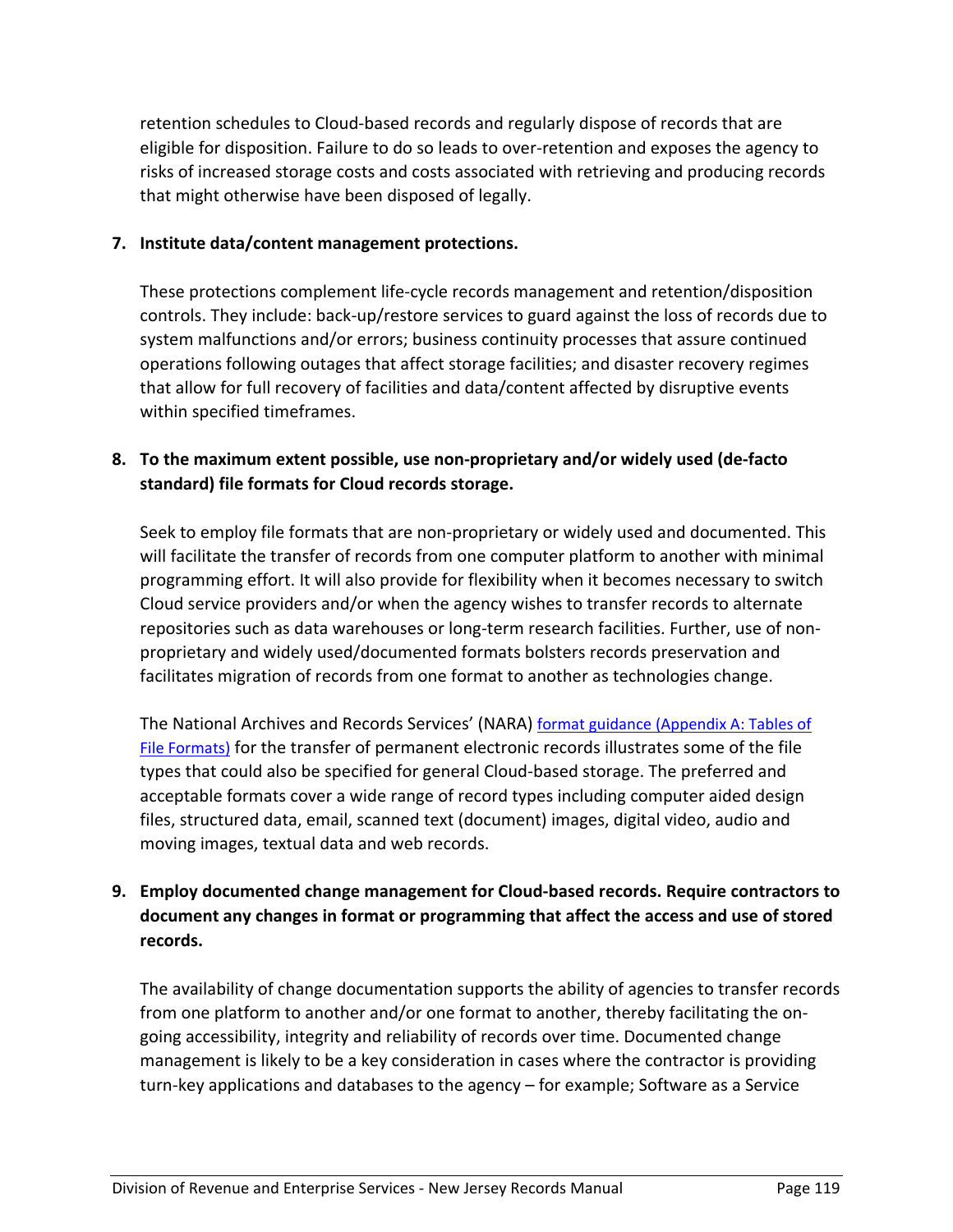applications/data associated with customer relationship management, case management, accounting, payment processing, etc.

# **10. Specify records transfer requirements for contract-exit processes and other operational purposes.**

Over the course of time, the agency may need to transition to new a Cloud contractor and this will likely involve switching to a different Cloud storage platform (**contract exit**). Also, the agency may need to routinely transfer records from the Cloud platform to other storage locations owned by the agency or other firms/organizations. To address these requirements specify the format in which the records are to be transferred (a format that is compatible with the agency's system and/or new Cloud platform) and set timeframes for the transfers. In the case of exit processes, require the contractor to securely delete/destroy all records from their platform, including back-up records, after verifying that the transfer is complete and successful. As noted previously, secure deletion/destruction involves obliterating records or otherwise rendering them permanently inaccessible and unreadable.

# **11. Ensure that records are retrievable and reproducible in response to Open Public Records Act (OPRA) requests, audits, subpoenas and investigations.**

The agency must be able to find Cloud-based records responsive to OPRA, subpoena, audit and investigative requests in an expeditious fashion and be able to extract, preserve and provide the records to authorized parties. Accordingly, the Cloud storage platform must include searching features that enable the agency to locate request-relevant records (discovery). The platform must also include functions that allow for **litigation or legal holds.** Litigation/legal hold functions prevent relevant records from being deleted/destroyed prematurely. Moreover, the Cloud platform must enable the agency to extract/segregate, copy and transfer records to authorized requesting parties in readable formats.

For more information on OPRA, see the State's Reference Material. For a general discussion on litigation holds, discovery and related concerns, see the State Records Manual, pages 65-67. The Electronic Discovery Reference Model (EDRM) provides a useful framework for understanding the steps involved in conducting discovery processes, including litigation hold actions. $3$ 

<sup>&</sup>lt;sup>3</sup> Hill provides an overview of the EDRM. See Hill, D. (2014). Investigations: Overview of the steps of the electronic discovery reference model. In O'Hanley, R. & Tiller, J. (Eds.), *Information security management*  handbook (6<sup>th</sup> Ed., pp. 291-300). Boca Raton, Fl.: Auerbach Publications.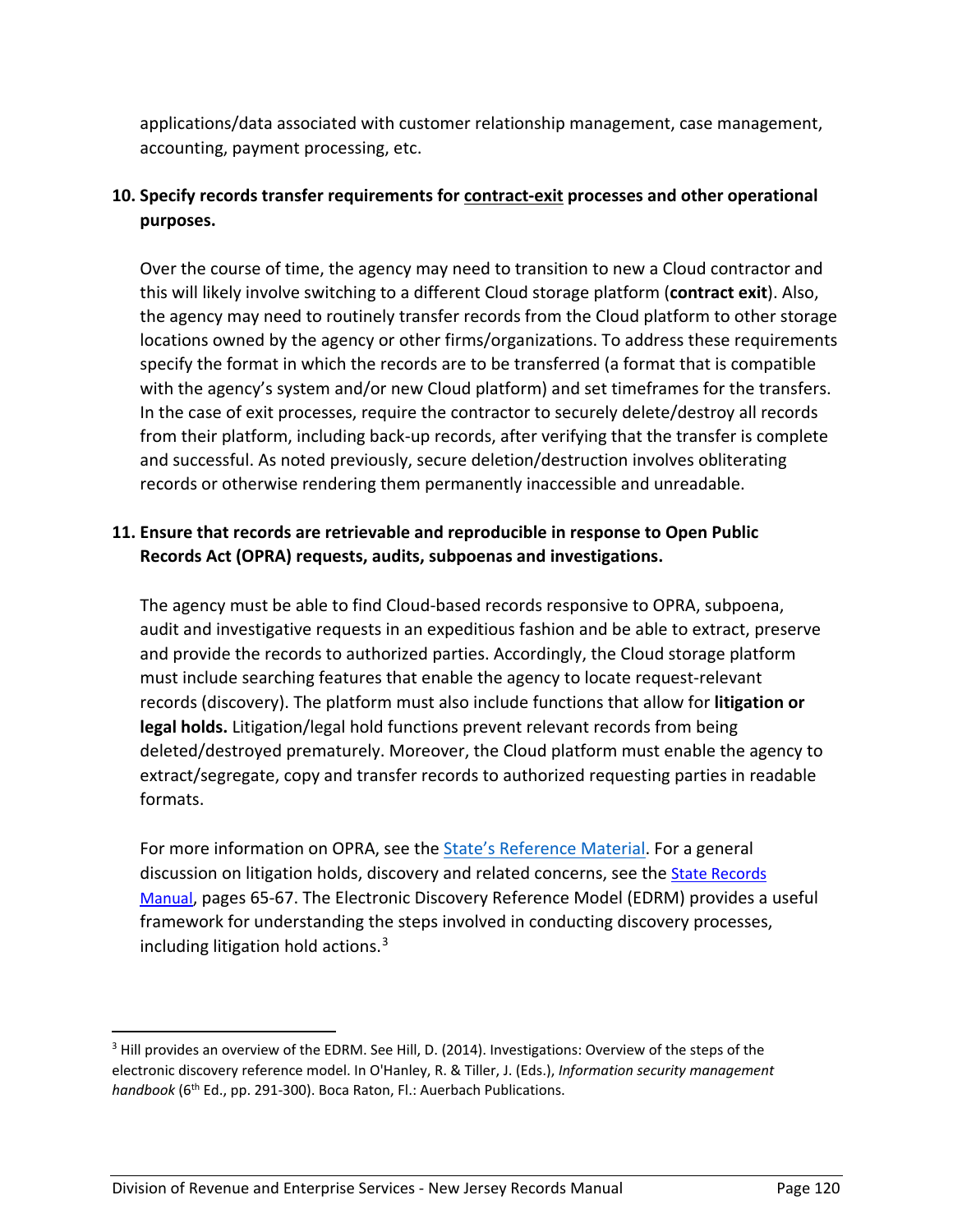# **12. Participate in planning for service levels with your information technology and procurement teams.**

Service levels are the functional and performance outcomes that agencies seek to obtain from a Cloud computing contractor. In this regard, service levels should be used to articulate, in actionable contract terms, the records management considerations covered by these guidelines.

Following are examples of service levels that relate to the records management considerations covered in items 1-11 above, along with other common and potentially useful service levels pertaining to service availability, performance and breach protocols. It is important to note that *DORES is providing these examples for illustrative purposes only*. Work with your procurement, information security, information technology and legal advisors when developing formal service levels. The examples **do not** constitute an exhaustive list of Cloud service levels.

*Examples of Records Management-related and Other Common Cloud Service Levels* The contractor shall provide a system/service that meets the following service levels:

- 99.99% system availability (uptime) between the hours of <start hour> am and <end hour> pm Monday through Friday.
- 99.99 uptime Saturday Sunday, from <start hour> a.m. to <end hour> p.m.
- All unexpected downtime during the above hours must be reported immediately to <agency contact name and contact information> .
- Scheduled maintenance and down time must be performed during off hours that is, hours that fall outside of the production time frames cited above and contractor must give at least one week's notice of these maintenance events to <agency contact name and contact information>.
- Response time to end user entries or records access requests shall not exceed an average of <list time segment – for example, in milliseconds or seconds>. For purposes of this engagement, response time means the elapsed time from receipt of a client request at the contractor's server(s) through to response received by <agency name>'s network.
- Facilities must ensure the logical and physical segregation of <agency name>'s data and records from other organizations' data and records and provide for the transfer of same to the <agency name>'s <list alternate storage facilities owned by or affiliated with the agency>, in whole or in part, upon demand. (\*\***Note:** Procurement, budgetary or other constraints may require the agency to place its data/records in shared storage spaces in the Cloud instead of segregated spaces as envisioned in this service level. For guidance on operating in shared multi-tenant environments, see the State-wide Information Security Manual, page 167.)
- All data and records stored in the Cloud facility must be within the 48 contiguous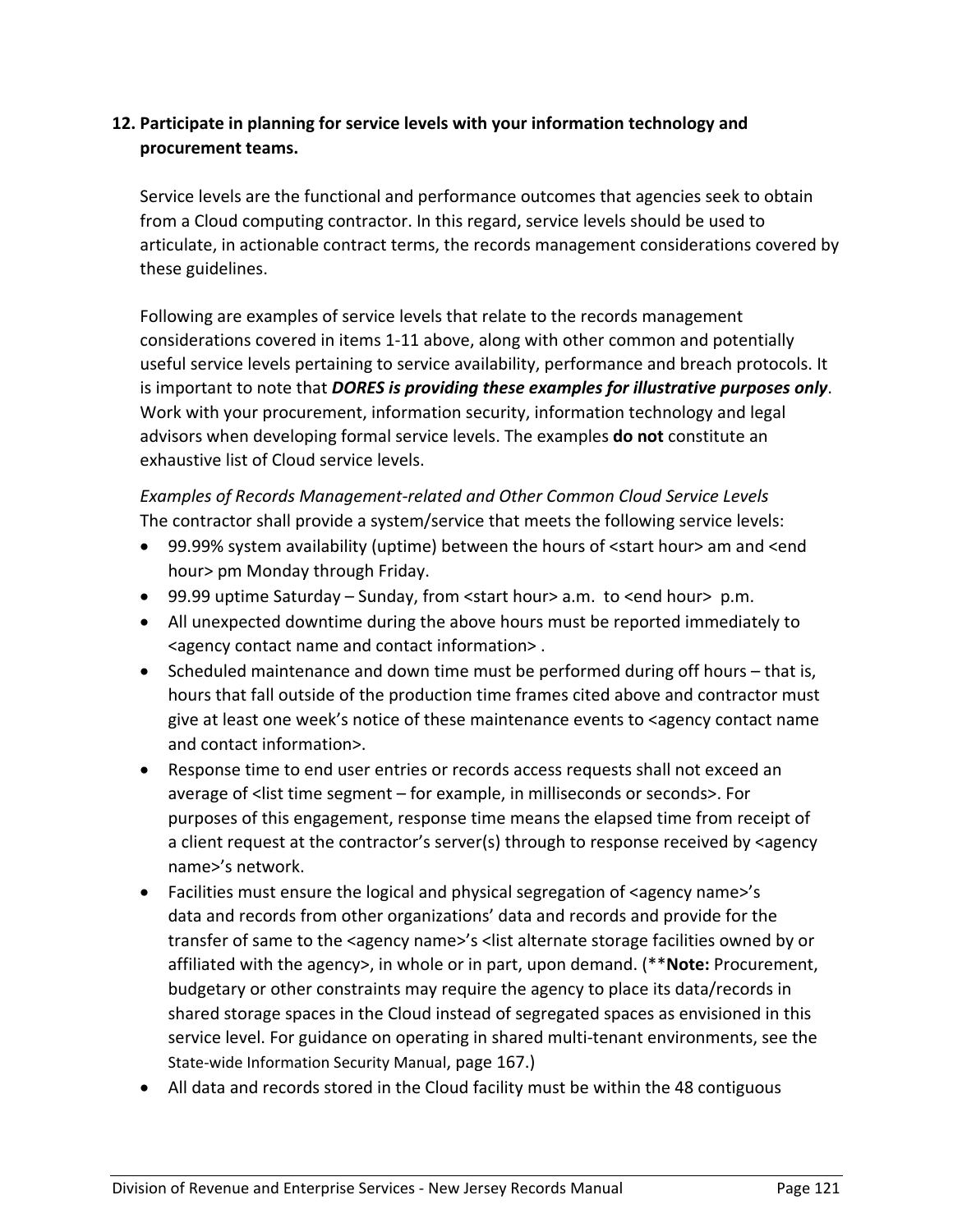United States of America; contractor must disclose the precise location(s) of <agency names>'s State data/records.

- Cloud storage facility must allow <agency name> to classify stored records in accordance with specific record series found in <list approved records retention schedules that apply to the agency>.
- Contractor's system must enable tracking of all data and records in the Cloud facility from creation/receipt through to authorized deletion/destruction or transfer (**life-cycle management**) and include logs that show actions taken on data and records throughout their life cycles. Systems logs must be made available to <agency name> upon request.
- Contractor must ensure metadata is captured and made accessible for all data and records. The minimum metadata requirements are <list the required metadata elements>.
- Contractor may not delete/destroy any data/records without the express authorization of the agency's < list name and contact information for the agency's records management representative>. When <agency name> authorizes records deletion/destruction, contractor must securely delete/destroy the targeted records by obliterating them or otherwise rendering them permanently inaccessible and unreadable and provide written confirmation of the deletion/destruction.
- Contractor may not modify or transfer any records without <agency name>'s consent.
- Contractor must document and execute back-up and restoration plans for all data/records stored pursuant to this contract.
- Contractor's systems must include redundancy and fail-over capabilities that assure continued compliance with the previously stated uptime service levels in the event of a system or facility failure (operational continuity).
- Contractor must implement and maintain a disaster recovery program for all facilities that store <agency name>'s records, which ensures return to operation in 24 hours following a disaster, with the data recovery point at no more than <list the time frame – in hours, calendar days, business days, etc.>.
- Contractor's Cloud system/services must provide functions that allow <agency name> to implement electronic discovery in response to OPRA requests, audits, subpoenas and investigations. The required steps are identification, preservation, collection, processing, review, analysis, production and presentation of targeted records.<sup>4</sup>
- Cloud facility must use/support de-facto standard and non-proprietary file formats. At a minimum, the platform must use/support the following file formats: <list the file formats>.
- Cloud facility must achieve compliance with < list the required compliance regime(s) for example, State-wide Information Security Manual, SOC 2, FedRAMP, SafeGuards, etc.> and maintain said compliance for the length of the contractual engagement.

<sup>&</sup>lt;sup>4</sup> These are the core action steps within the EDRM mentioned previously.